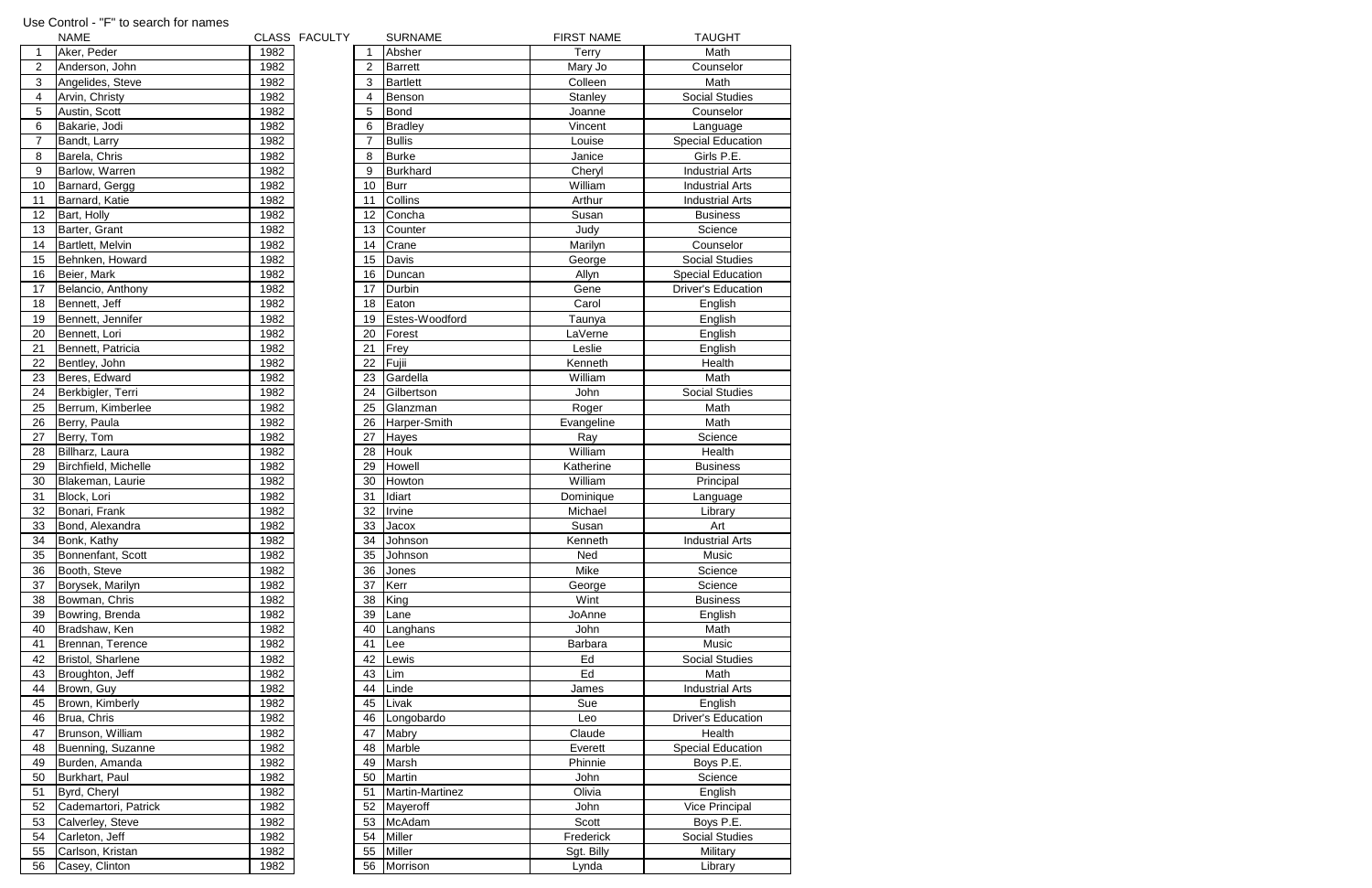|                   | 1982                                                                                                                                                                                                                                                                                                   | 57 |                                                                                                                                                                                              | Gene                                                                                                                                                                                                                                                                                                | Science                  |
|-------------------|--------------------------------------------------------------------------------------------------------------------------------------------------------------------------------------------------------------------------------------------------------------------------------------------------------|----|----------------------------------------------------------------------------------------------------------------------------------------------------------------------------------------------|-----------------------------------------------------------------------------------------------------------------------------------------------------------------------------------------------------------------------------------------------------------------------------------------------------|--------------------------|
|                   | 1982                                                                                                                                                                                                                                                                                                   | 58 | Morton                                                                                                                                                                                       | Donna                                                                                                                                                                                                                                                                                               | <b>Business</b>          |
|                   | 1982                                                                                                                                                                                                                                                                                                   |    |                                                                                                                                                                                              | Margaret                                                                                                                                                                                                                                                                                            | English                  |
| Chu, David        | 1982                                                                                                                                                                                                                                                                                                   |    |                                                                                                                                                                                              | Margie                                                                                                                                                                                                                                                                                              | <b>Business</b>          |
| Cladianos, Toni   | 1982                                                                                                                                                                                                                                                                                                   |    |                                                                                                                                                                                              | Jack{John}                                                                                                                                                                                                                                                                                          | Social Studies/Music     |
|                   | 1982                                                                                                                                                                                                                                                                                                   | 62 | <b>Nicholas</b>                                                                                                                                                                              | Janice                                                                                                                                                                                                                                                                                              | <b>Vice Principal</b>    |
| Condon, Kelly     | 1982                                                                                                                                                                                                                                                                                                   |    |                                                                                                                                                                                              | George                                                                                                                                                                                                                                                                                              | Science                  |
| Copelan, Dave     | 1982                                                                                                                                                                                                                                                                                                   |    |                                                                                                                                                                                              | William                                                                                                                                                                                                                                                                                             | Boys P.E.                |
| Corrao, Alisa     | 1982                                                                                                                                                                                                                                                                                                   |    |                                                                                                                                                                                              | Pam                                                                                                                                                                                                                                                                                                 | Home Economics           |
|                   | 1982                                                                                                                                                                                                                                                                                                   |    |                                                                                                                                                                                              | Doris                                                                                                                                                                                                                                                                                               | <b>Special Education</b> |
| Courtney, Laura   | 1982                                                                                                                                                                                                                                                                                                   |    | Potts                                                                                                                                                                                        | James                                                                                                                                                                                                                                                                                               | Vice Principal           |
|                   | 1982                                                                                                                                                                                                                                                                                                   |    |                                                                                                                                                                                              | Cathy                                                                                                                                                                                                                                                                                               | <b>Social Studies</b>    |
|                   | 1982                                                                                                                                                                                                                                                                                                   |    |                                                                                                                                                                                              | Sgt. Robert                                                                                                                                                                                                                                                                                         | Military                 |
|                   | 1982                                                                                                                                                                                                                                                                                                   |    |                                                                                                                                                                                              | Clyde                                                                                                                                                                                                                                                                                               | Science                  |
| Dalpiaz, Sandra   | 1982                                                                                                                                                                                                                                                                                                   |    |                                                                                                                                                                                              | <b>Doris</b>                                                                                                                                                                                                                                                                                        | Home Economics           |
| Dalton, Melynda   | 1982                                                                                                                                                                                                                                                                                                   | 72 |                                                                                                                                                                                              | Margarita                                                                                                                                                                                                                                                                                           | Language                 |
|                   | 1982                                                                                                                                                                                                                                                                                                   | 73 |                                                                                                                                                                                              | Tom                                                                                                                                                                                                                                                                                                 | Art                      |
|                   | 1982                                                                                                                                                                                                                                                                                                   |    |                                                                                                                                                                                              | Jean                                                                                                                                                                                                                                                                                                | Nurse                    |
|                   | 1982                                                                                                                                                                                                                                                                                                   |    | Salls                                                                                                                                                                                        | Jennifer                                                                                                                                                                                                                                                                                            | Math                     |
| DelGrande, Deanna | 1982                                                                                                                                                                                                                                                                                                   | 76 | Salter                                                                                                                                                                                       | Rondie                                                                                                                                                                                                                                                                                              | <b>Special Education</b> |
| Delong, Doug      | 1982                                                                                                                                                                                                                                                                                                   |    | Scattini                                                                                                                                                                                     | Gene                                                                                                                                                                                                                                                                                                | Boys P.E.                |
|                   | 1982                                                                                                                                                                                                                                                                                                   | 78 | See                                                                                                                                                                                          | Sharon                                                                                                                                                                                                                                                                                              | English                  |
|                   | 1982                                                                                                                                                                                                                                                                                                   | 79 |                                                                                                                                                                                              | Mel                                                                                                                                                                                                                                                                                                 | English                  |
| DePalma, Edward   | 1982                                                                                                                                                                                                                                                                                                   |    | Stevenson                                                                                                                                                                                    | Carol                                                                                                                                                                                                                                                                                               | Girls P.E.               |
| DeRosa, Richard   | 1982                                                                                                                                                                                                                                                                                                   |    | Streng                                                                                                                                                                                       | George                                                                                                                                                                                                                                                                                              | Social Studies           |
| Desiderio, Fred   | 1982                                                                                                                                                                                                                                                                                                   |    | Sullivan                                                                                                                                                                                     | Charlene                                                                                                                                                                                                                                                                                            | English                  |
| Desimone, Michael | 1982                                                                                                                                                                                                                                                                                                   |    | Sullivan                                                                                                                                                                                     | Gary                                                                                                                                                                                                                                                                                                | <b>Social Studies</b>    |
|                   | 1982                                                                                                                                                                                                                                                                                                   |    |                                                                                                                                                                                              | Mary                                                                                                                                                                                                                                                                                                | English                  |
| Dewitt, John      | 1982                                                                                                                                                                                                                                                                                                   |    | <b>Tripp</b>                                                                                                                                                                                 | Carol                                                                                                                                                                                                                                                                                               | English                  |
| Dickson, Rebecca  | 1982                                                                                                                                                                                                                                                                                                   |    | Turney                                                                                                                                                                                       | Stephen                                                                                                                                                                                                                                                                                             | Counselor                |
| Dill, Janet       | 1982                                                                                                                                                                                                                                                                                                   |    |                                                                                                                                                                                              | Harry                                                                                                                                                                                                                                                                                               | English                  |
| Dimmick, Monica   | 1982                                                                                                                                                                                                                                                                                                   |    |                                                                                                                                                                                              | Judy                                                                                                                                                                                                                                                                                                | English                  |
|                   | 1982                                                                                                                                                                                                                                                                                                   |    |                                                                                                                                                                                              | Connie                                                                                                                                                                                                                                                                                              | Home Economics           |
|                   | 1982                                                                                                                                                                                                                                                                                                   |    |                                                                                                                                                                                              | Florence                                                                                                                                                                                                                                                                                            | Counselor                |
| Dow, Jeff         | 1982                                                                                                                                                                                                                                                                                                   |    | Wiseman                                                                                                                                                                                      | Christine                                                                                                                                                                                                                                                                                           | Language                 |
| Doyle, Cindy      | 1982                                                                                                                                                                                                                                                                                                   |    |                                                                                                                                                                                              | George                                                                                                                                                                                                                                                                                              | Math                     |
| Draeger, Jeff     | 1982                                                                                                                                                                                                                                                                                                   |    |                                                                                                                                                                                              | William                                                                                                                                                                                                                                                                                             | Science                  |
|                   | 1982                                                                                                                                                                                                                                                                                                   |    |                                                                                                                                                                                              | Leslie                                                                                                                                                                                                                                                                                              | English                  |
| Durbin, Kelly     | 1982                                                                                                                                                                                                                                                                                                   |    |                                                                                                                                                                                              | Mary                                                                                                                                                                                                                                                                                                | Social Studies           |
| Dye, Roger        | 1982                                                                                                                                                                                                                                                                                                   |    |                                                                                                                                                                                              | Louis                                                                                                                                                                                                                                                                                               | <b>Business</b>          |
|                   | Celluci, Camille<br>Champagne, David<br>Christy, Thomas<br>Cohen, Douglas<br>Counsil, Tim<br>Cowan, Will<br>Cummings, Michael<br>Dailey, Mimi<br>Dang, Thuan<br>Daniels, Donna<br>Day, Amy<br>Deming, Dean<br>Deming, John David<br>Dettling, Charles<br>Dinter, Mike<br>Douglas, Alica<br>Dunn, Shari |    | 59<br>60<br>61<br>63<br>64<br>65<br>66<br>67<br>68<br>69<br>70<br>71<br>74<br>75<br>77<br>80<br>81<br>82<br>83<br>84<br>85<br>86<br>87<br>88<br>89<br>90<br>91<br>92<br>93<br>94<br>95<br>96 | Mortara<br>Muth<br><b>Myers</b><br><b>Neal</b><br>Ochs<br>Penaluna<br>Phillips<br>Pierce<br>Retterer<br>Ridderbush<br>Robards<br>Ruiz<br>Ryan<br>Ryan<br>Ryser<br>Shields<br>Sullivan<br>Walker<br>Warren-Vasconcelos<br>Weldon<br><b>Werry</b><br>Woodward<br>Worthen<br>Wright<br>Wycoff<br>Zucco |                          |

| 57  | Celluci, Camille   | 1982 |
|-----|--------------------|------|
| 58  | Champagne, David   | 1982 |
| 59  | Christy, Thomas    | 1982 |
| 60  | Chu, David         | 1982 |
| 61  | Cladianos, Toni    | 1982 |
| 62  | Cohen, Douglas     | 1982 |
| 63  | Condon, Kelly      | 1982 |
| 64  | Copelan, Dave      | 1982 |
| 65  | Corrao, Alisa      | 1982 |
| 66  | Counsil, Tim       | 1982 |
| 67  | Courtney, Laura    | 1982 |
| 68  | Cowan, Will        | 1982 |
| 69  | Cummings, Michael  | 1982 |
| 70  |                    |      |
|     | Dailey, Mimi       | 1982 |
| 71  | Dalpiaz, Sandra    | 1982 |
| 72  | Dalton, Melynda    | 1982 |
| 73  | Dang, Thuan        | 1982 |
| 74  | Daniels, Donna     | 1982 |
| 75  | Day, Amy           | 1982 |
| 76  | DelGrande, Deanna  | 1982 |
| 77  | Delong, Doug       | 1982 |
| 78  | Deming, Dean       | 1982 |
| 79  | Deming, John David | 1982 |
| 80  | DePalma, Edward    | 1982 |
| 81  | DeRosa, Richard    | 1982 |
| 82  | Desiderio, Fred    | 1982 |
| 83  | Desimone, Michael  | 1982 |
| 84  | Dettling, Charles  | 1982 |
| 85  | Dewitt, John       | 1982 |
| 86  | Dickson, Rebecca   | 1982 |
| 87  | Dill, Janet        | 1982 |
| 88  | Dimmick, Monica    | 1982 |
| 89  | Dinter, Mike       | 1982 |
| 90  | Douglas, Alica     | 1982 |
| 91  | Dow, Jeff          | 1982 |
| 92  | Doyle, Cindy       | 1982 |
| 93  | Draeger, Jeff      | 1982 |
| 94  | Dunn, Shari        | 1982 |
| 95  | Durbin, Kelly      | 1982 |
| 96  | Dye, Roger         | 1982 |
| 97  | Earl, Blake        | 1982 |
| 98  | Eisele, Wayne      | 1982 |
| 99  | Ellis, Candace     | 1982 |
| 100 |                    |      |
|     | Ensenat, Rose      | 1982 |
| 101 | Erickson, Keith    | 1982 |
| 102 | Eshow, Danielle    | 1982 |
| 103 | Esnoz, Laurie      | 1982 |
| 104 | Essa, Fiona        | 1982 |
| 105 | Estes, Jim         | 1982 |
| 106 | Estey, Barton      | 1982 |
| 107 | Eubanks, Frankie   | 1982 |
| 108 | Evans, David       | 1982 |
| 109 | Ferrari, Chuck     | 1982 |
| 110 | Ferraro. Tacey     | 1982 |
| 111 | Firth, Alex        | 1982 |
| 112 | Fisher, Dale       | 1982 |
| 113 | Fong, Manley       | 1982 |
| 114 | Fontana, Frank     | 1982 |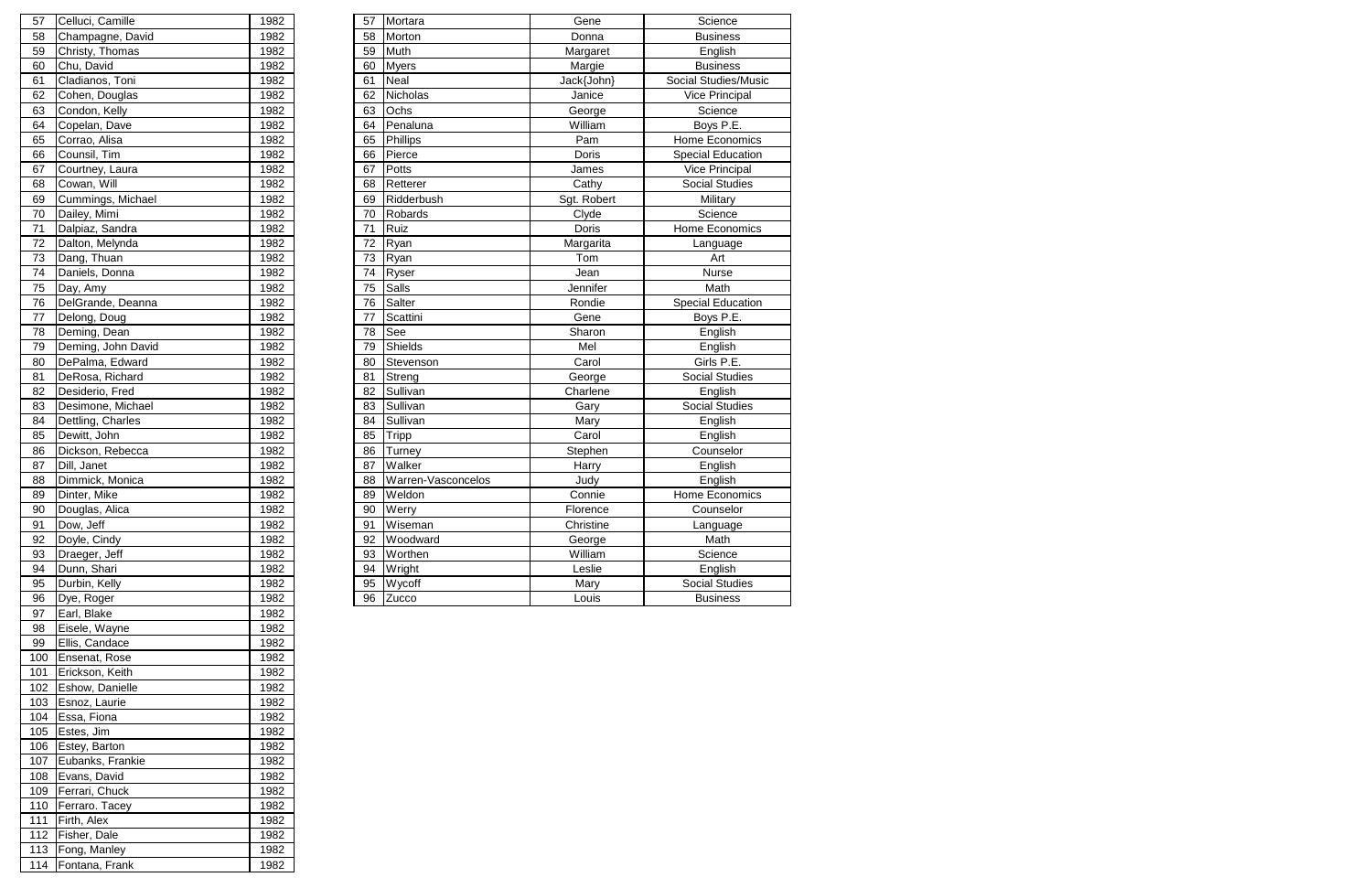| 115        | Foote, Brian        | 1982 |
|------------|---------------------|------|
| 116        | Foster, Michael     | 1982 |
| 117        | Foutz, Rodney       | 1982 |
| 118        | Frandsen, Michela   | 1982 |
| 119        | Freed, Dave         | 1982 |
| 120        | Freeman, Paul       | 1982 |
| 121        | French, Dave        | 1982 |
| 122        | Frensdorff, Vickie  | 1982 |
| 123        | Frisch, Ed          | 1982 |
| 124        | Fry, Carrie         | 1982 |
| 125        | Fuller, Tracy       | 1982 |
| 126        | Fuss, Carrine       | 1982 |
| 127        | Gail, Mollie        | 1982 |
| 128        | Garcia, James       | 1982 |
| 129        | Garcia, Robert      | 1982 |
| 130        | Gaston, Leslie      | 1982 |
| 131        | Gasway, Jim         | 1982 |
| 132        | Gay, Mary           | 1982 |
| 133        | Geddry, Matt        | 1982 |
| 134        | George, Tamara Lynn | 1982 |
| 135        | Gilbert, K.C.       | 1982 |
|            |                     |      |
| 136        | Gokey, lazette      | 1982 |
| 137        | Gorham, John        | 1982 |
| 138        | Gorham, Michele     | 1982 |
| 139        | Gould, Steve        | 1982 |
| 140        | Granada, Ken        | 1982 |
| 141        | Gray, Ed            | 1982 |
| 142        | Greco, Tammy        | 1982 |
| 143        | Green, Renee        | 1982 |
| 144        | Grove, David        | 1982 |
| 145        | Hadley, Doug        | 1982 |
| 146        | Hagan, Mike         | 1982 |
| 147        | Hall, Theresa       | 1982 |
| <u>148</u> | Hambridge, Anna     | 1982 |
| 149        | Hamby, Jack         | 1982 |
| 150        | Hancock, Michelle   | 1982 |
| 151        | Hansen, Kathryn     | 1982 |
| 152        | Harper, Sondra      | 1982 |
| 153        | Harris, Kim         | 1982 |
| 154        | Heidig, Shaun       | 1982 |
| 155        | Helman, Diane       | 1982 |
| 156        | Helms, Ann          | 1982 |
| 157        | Henderson, Mark     | 1982 |
| 158        | Hensel, Matt        | 1982 |
| 159        | Heydon, Kelley      | 1982 |
| 160        | Hill, Jeff          | 1982 |
| 161        | Holmes, Natalie     | 1982 |
| 162        | Holyfield, Rosanna  | 1982 |
| 163        | Hug, Elyse          | 1982 |
| 164        | Hughes, Steve       | 1982 |
| 165        | Hull, Sandy         | 1982 |
| 166        | Humpherys, Melissa  | 1982 |
| 167        | Hunsberger, Jayme   | 1982 |
| 168        | Hunsberger, Kurt    | 1982 |
| 169        | Hyman, Terry        | 1982 |
| 170        | lacovelli, Angaela  | 1982 |
| 171        | Intok, Virginia     | 1982 |
| 172        | Jay, Shelly         | 1982 |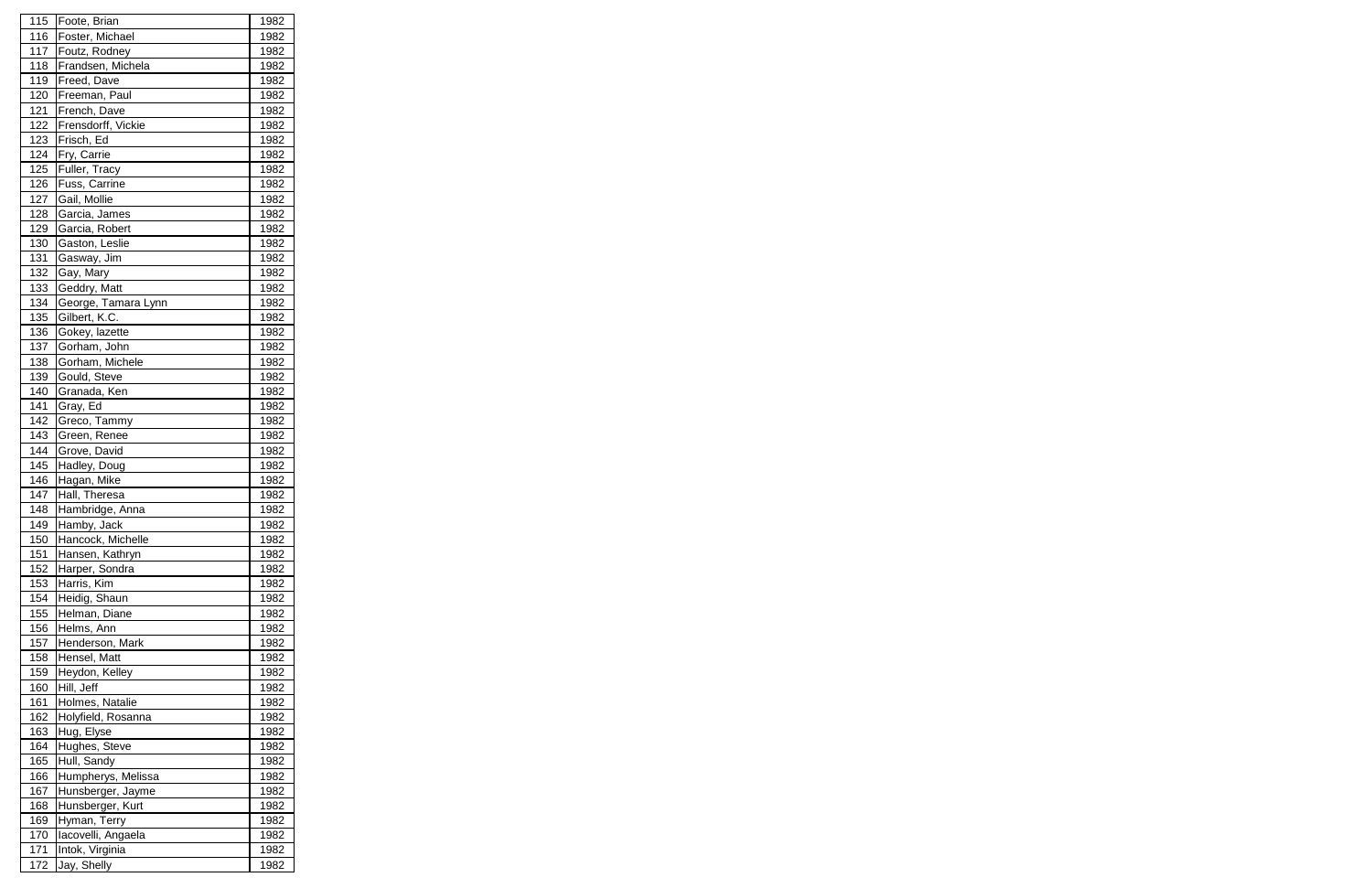| 173 | Jeffrey, Wayne          | 1982        |
|-----|-------------------------|-------------|
| 174 | Jensen, Jill            | 1982        |
| 175 | Jeppson, Jill           | 1982        |
| 176 | Johnson, Steve          | 1982        |
| 177 | Jowett, Jeffrey         | 1982        |
| 178 | Karstens, Kim           | 1982        |
| 179 | Katz, Alison            | 1982        |
| 180 | Kaus, Debbie            | 1982        |
| 181 | Kekke, Jill             | 1982        |
| 182 | Kelly, Matt             | 1982        |
| 183 | Kerns, Nancy            | 1982        |
| 184 | Kinder, Michelle        | 1982        |
| 185 | Kinder, Mitch           | 1982        |
| 186 | Kinder, Tracy           | 1982        |
| 187 | King, Greg              | 1982        |
| 188 | King, Todd              | 1982        |
| 189 | Kinghorn, Renee         | 1982        |
| 190 | Kluznik, Annette        | 1982        |
| 191 | Koenig, Gretchen        | 1982        |
|     | Koffler, Dan            |             |
| 192 |                         | 1982        |
| 193 | Kowal, Denise           | 1982        |
| 194 | Kremp, Kathy            | 1982        |
| 195 | Krupp, Kathryn          | 1982        |
| 196 | Lee, Phoebe             | 1982        |
| 197 | Lembers, Katie          | 1982        |
| 198 | Leonard, Mike           | 1982        |
| 199 | Lerude, Eric            | 1982        |
| 200 | Lewis, Bryan            | 1982        |
| 201 | Lewis, Crystal          | 1982        |
| 202 | Lillis, Sheryl          | 1982        |
| 203 | Lim, Dan                | 1982        |
| 204 | Longobardo, Kim         | 1982        |
| 205 | Losure, Paul            | 1982        |
| 206 | Loudon, Kay Ann         | <u>1982</u> |
| 207 | Lucchesi, Jody          | 1982        |
| 208 | Luchetti, Gina          | 1982        |
| 209 | Lucia, Traci            | 1982        |
| 210 | MacDonald, Catherine D. | 1982        |
| 211 | Makela, Timo            | 1982        |
| 212 | Maloy, Craig            | 1982        |
| 213 | Manca, Massimo          | 1982        |
| 214 | Manfredi, Antoinette    | 1982        |
| 215 | Manoukian, Dirk         | 1982        |
| 216 | Mansfield, Joe          | 1982        |
| 217 | Marcucci, Brent         | 1982        |
| 218 | Marsh, Jonathan         | 1982        |
| 219 | Martin, Dawn            | 1982        |
| 220 | Martin, Shannon         | 1982        |
| 221 | Martinmass, Marita      | 1982        |
| 222 | Martinson, Karin        | 1982        |
| 223 | May, Kevin              | 1982        |
| 224 | Maynard, Jackie         | 1982        |
| 225 | McAuliffe, Wayne        | 1982        |
| 226 | McCoy, Kathy            | 1982        |
| 227 | McGann, Joanne          | 1982        |
| 228 | McGehee, Kevin          | 1982        |
| 229 | McKenna, Joe            | 1982        |
| 230 | McKenzie, Derek         | 1982        |
|     |                         |             |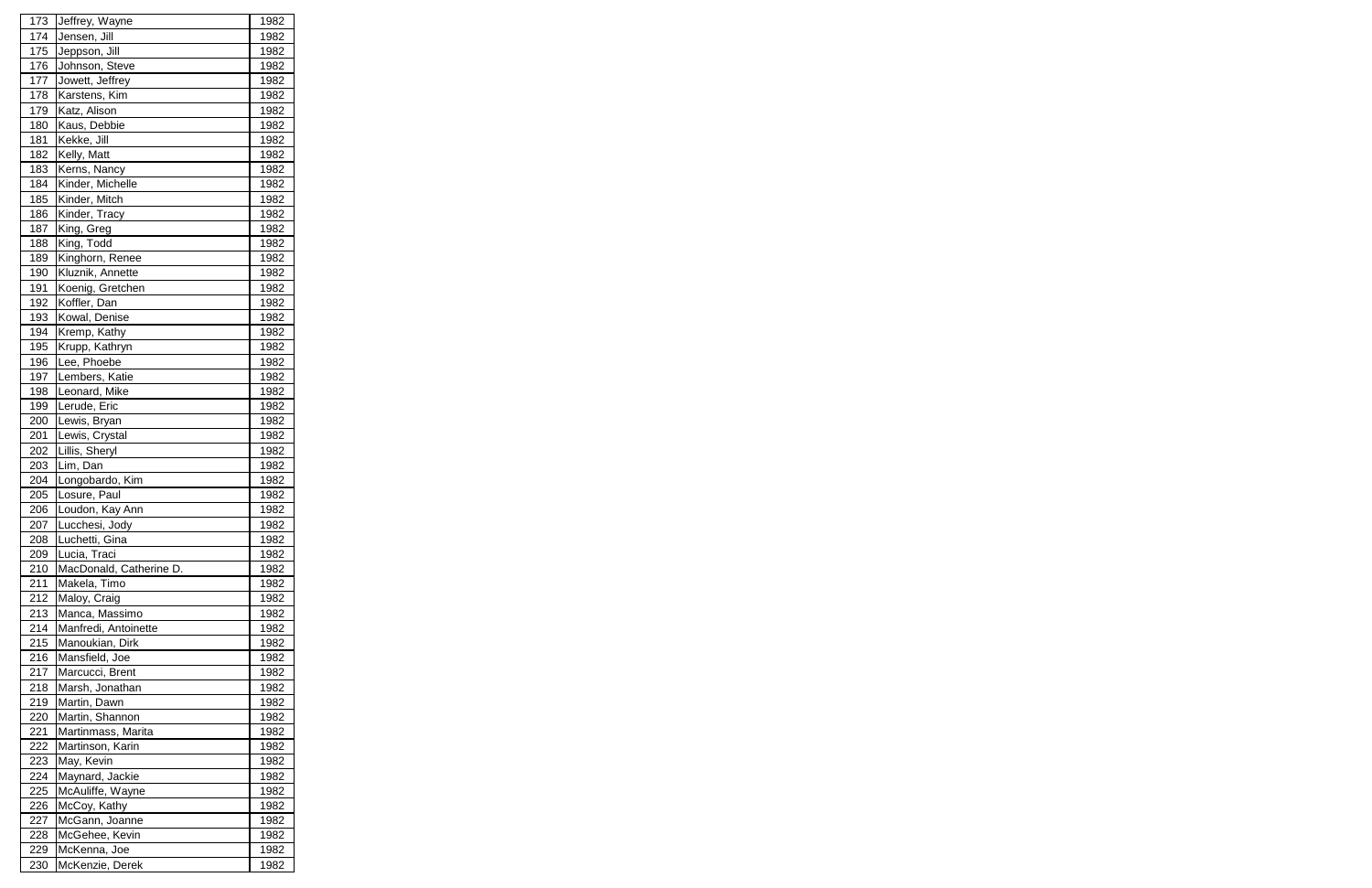| 231 | McMain, Carolyn    | 1982 |
|-----|--------------------|------|
| 232 | McNicol, Mark      | 1982 |
| 233 | Mills, Beau        | 1982 |
| 234 | Mitchell, Randy    | 1982 |
| 235 | Molin, Arthur      | 1982 |
| 236 | Monroe, Jeff       | 1982 |
| 237 | Montoya, Jeannette | 1982 |
| 238 | Mooney, Scott      | 1982 |
| 239 | Moore, Dana        | 1982 |
| 240 | Moore, Greg        | 1982 |
| 241 | Moore, Pamela      | 1982 |
| 242 | Moratti, Tony      | 1982 |
| 243 | Morgan, Dan        | 1982 |
| 244 | Morgan, Jim        | 1982 |
| 245 | Morgan, Marla      | 1982 |
| 246 | Morrison, Linda    | 1982 |
| 247 | Morz, Frank        | 1982 |
| 248 | Motozaki, Cary     | 1982 |
| 249 | Mueller, Julia     | 1982 |
|     |                    | 1982 |
| 250 | Mullins, Carmellia |      |
| 251 | Munson, Pam        | 1982 |
| 252 | Murphy, Andy       | 1982 |
| 253 | Murphy, Jim        | 1982 |
| 254 | Musau, Katherine   | 1982 |
| 255 | Myers, Angela      | 1982 |
| 256 | Myhre, Dawn        | 1982 |
| 257 | Nafisi, Cathy      | 1982 |
| 258 | Nance, John        | 1982 |
| 259 | Neeser, Lorie      | 1982 |
| 260 | Neidert, Wayne     | 1982 |
| 261 | Nelson, Chanelle   | 1982 |
| 262 | Nelson, Chris      | 1982 |
| 263 | Nelson, Michelle   | 1982 |
| 264 | Nenzel, Gwen       | 1982 |
| 265 | Newton, Colleen    | 1982 |
| 266 | Nittler, Roberta   | 1982 |
| 267 | Nunez, Carolina    | 1982 |
| 268 | O'Brien, Gordon    | 1982 |
| 269 | Olson, Elisa       | 1982 |
| 270 | Osgood, Patrick    | 1982 |
| 271 | Padar, Steve       | 1982 |
| 272 | Palone, Patricia   | 1982 |
| 273 | Papadakos, Tina    | 1982 |
| 274 | Parraguirre, Jean  | 1982 |
| 275 | Parraguirre, Pat   | 1982 |
| 276 | Pelter, William    | 1982 |
| 277 | Peterson, Blaine   | 1982 |
| 278 | Pharis, Joanna     | 1982 |
| 279 | Phillips, Julie    | 1982 |
| 280 | Phu, Bao           | 1982 |
| 281 | Pierotti, Debbie   | 1982 |
| 282 | Pierson, Betty     | 1982 |
| 283 | Pitts, Arnold      | 1982 |
| 284 | Plater, Jonathan   | 1982 |
| 285 | Polikalas, Steve   | 1982 |
| 286 | Raasch, Wendy      | 1982 |
| 287 | Railton, Victoria  | 1982 |
| 288 | Ramociotti, Kori   | 1982 |
|     |                    |      |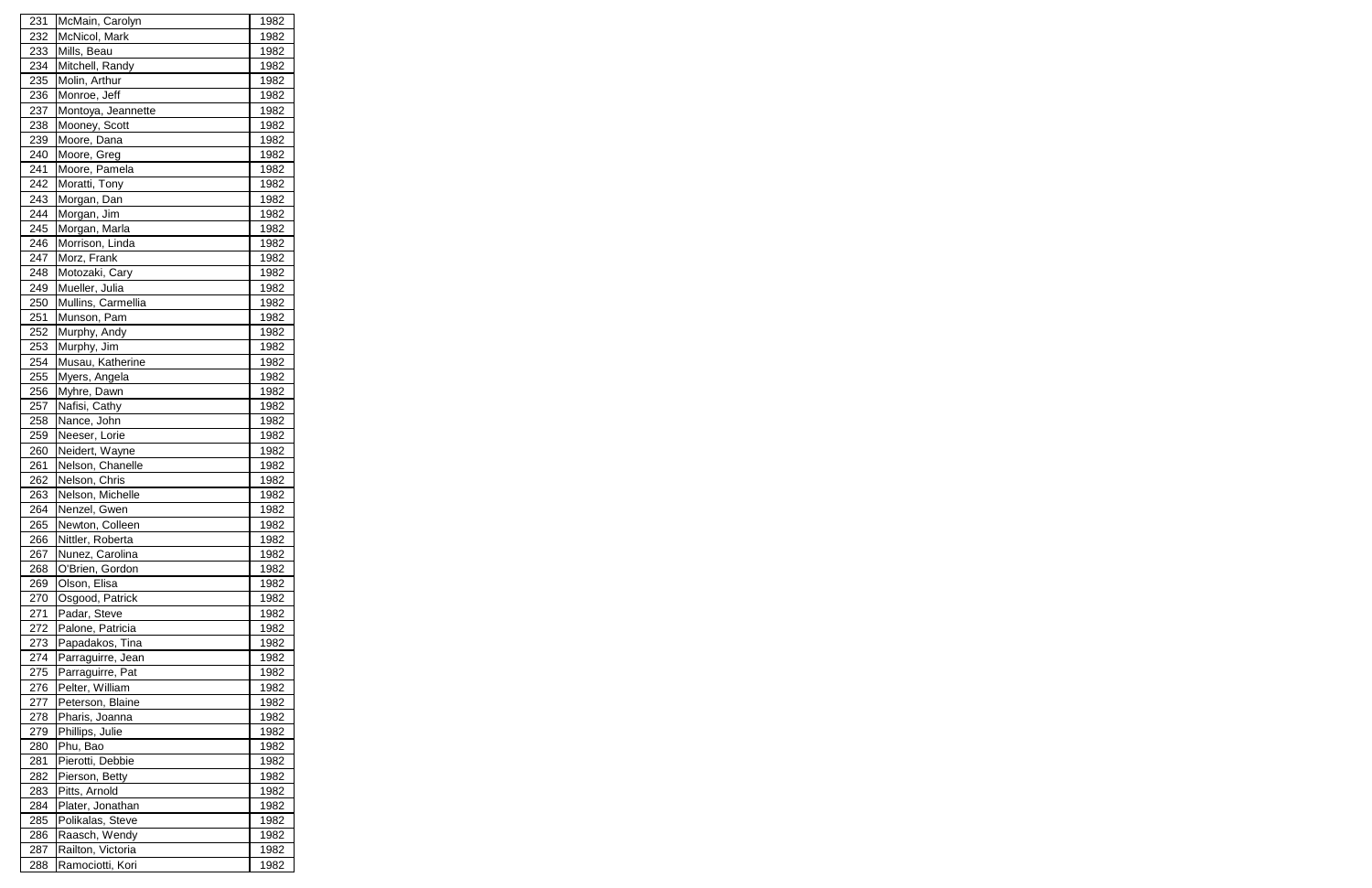| 289 | Randall, Ron          | 1982 |
|-----|-----------------------|------|
| 290 | Rausch, Collette      | 1982 |
| 291 | Raven, Kathy          | 1982 |
| 292 | Reeves, Kenneth       | 1982 |
| 293 | Rheuben, Thomas       | 1982 |
| 294 | Rhodes, Eddie         | 1982 |
| 295 | Rhyne, Rhonda         | 1982 |
| 296 | Richard, Vicki        | 1982 |
| 297 | Richardson, Wendy     | 1982 |
| 298 | Richmond, Mark        | 1982 |
| 299 | Ridderbusch, Ron      | 1982 |
| 300 | Rivera, Edgar         | 1982 |
| 301 | Rodgers, Keiko        | 1982 |
| 302 | Roenspie, Joe         | 1982 |
| 303 | Romero, Paul          | 1982 |
| 304 | Romero, Tracy         | 1982 |
| 305 | Rose, Dennis          | 1982 |
| 306 | Rose, Pat             | 1982 |
| 307 | Ruf, Brian            | 1982 |
|     | Rusk, E.J.            |      |
| 308 |                       | 1982 |
| 309 | Ruybalid, Robin       | 1982 |
| 310 | Sackett, Ray          | 1982 |
| 311 | Salcedo, Suki         | 1982 |
| 312 | Sandefer, Paul        | 1982 |
| 313 | Sanders, Dennis       | 1982 |
| 314 | Sanders, Laurel       | 1982 |
| 315 | Sanetra, Alan         | 1982 |
| 316 | Sanford, Joan         | 1982 |
| 317 | Sankovich, Paul       | 1982 |
| 318 | Santini, Steve        | 1982 |
| 319 | Sarro, Dave           | 1982 |
| 320 | Saunders, Kim         | 1982 |
| 321 | Schilling, Beckye     | 1982 |
| 322 | Schoen, Mark          | 1982 |
| 323 | Schulte, Sue          | 1982 |
| 324 | Schuon, Andy          | 1982 |
| 325 | Scolari, Brenda       | 1982 |
| 326 | Scrivani, Mark        | 1982 |
| 327 | Scully, Leslie        | 1982 |
| 328 | Seeley, Annette       | 1982 |
| 329 | Segura, Elisa         | 1982 |
| 330 | Segure, Gus           | 1982 |
| 331 | Seley, Mary           | 1982 |
| 332 | Sellers, Leslie       | 1982 |
| 333 | Serivani, John        | 1982 |
| 334 | Sessions, Mark        | 1982 |
| 335 | Shanks, Scott         | 1982 |
| 336 | Shaw, Ericka          | 1982 |
| 337 | Sheehan, Deanna       | 1982 |
| 338 | Shelver, Tami         | 1982 |
| 339 | Shin, Jumi            | 1982 |
| 340 | Silvershield, Shelley | 1982 |
| 341 | Simpkins, Ron         | 1982 |
| 342 | Sisk, Celeste         | 1982 |
| 343 | Sisson, Jon           | 1982 |
| 344 | Small, Eric           | 1982 |
| 345 | Smith, Angie          | 1982 |
| 346 | Smith, Cecily         | 1982 |
|     |                       |      |